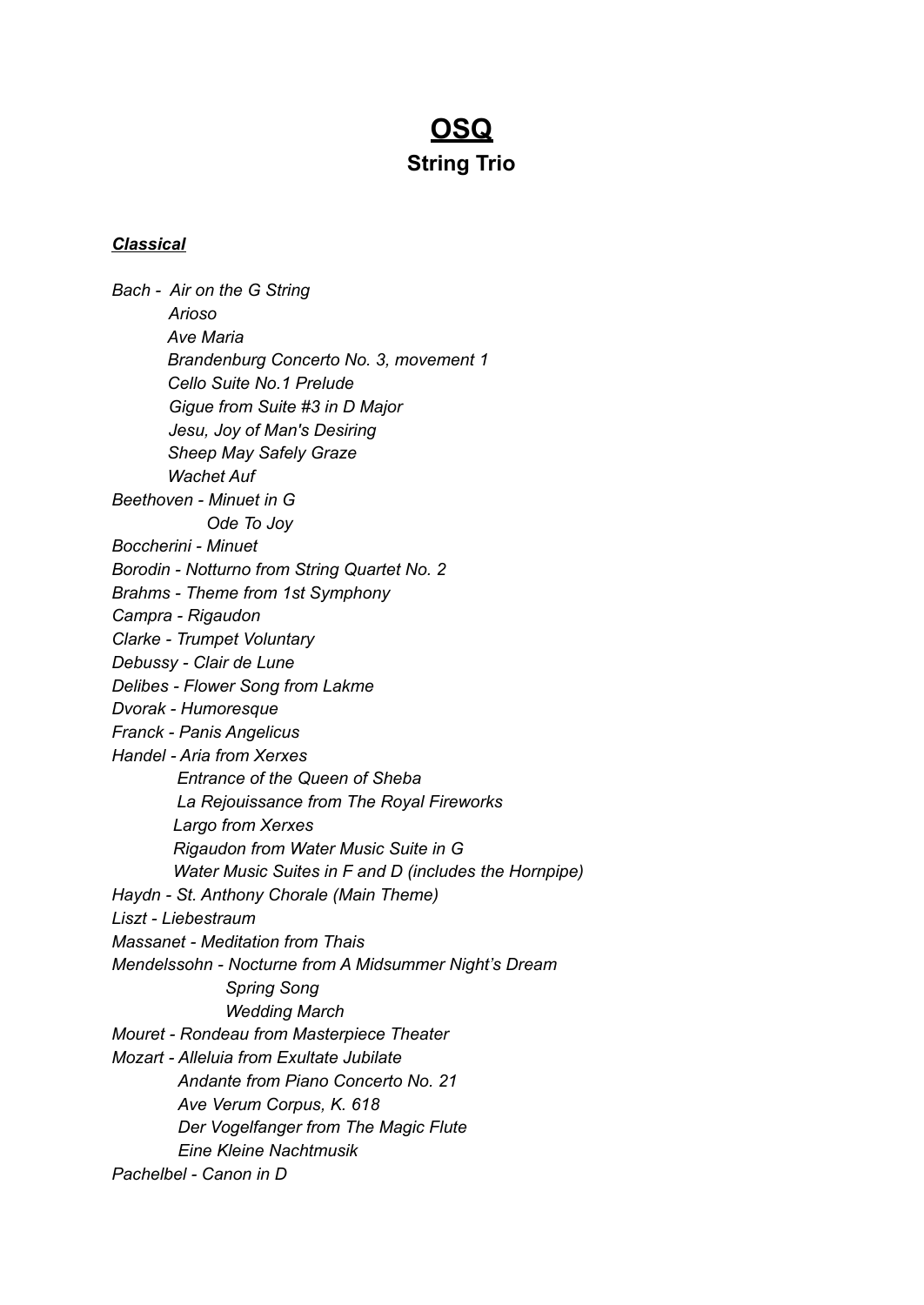*Purcell - Trumpet Tune Saint-Saens - Swan, The Satie - Gymnopediste No. 1 Schubert - Andante from String Quartet in A Minor, Op. 29 Ave Maria Schumann - Traumerei Strauss - Tritsch-Tratsch Polka Tchaikovsky - Sleeping Beauty Waltz Vivaldi - The Four Seasons \*Spring (Mvmt 1) \*Autumn (Mvmt 1) \*Winter (Largo) Wagner - Bridal Chorus*

#### *Folk/Ethnic/Fiddle/Trad.*

*Amazing Grace Ashokan Farewell Bashana Chosen Kalle Mazel Tov Dodi Li Erev Shel Shoshanim Greensleeves Hatikvah Hava Nagila Hevenu Shalom Aleychem Las Golondrinas Od Yeshoma - Version 1 Od Yeshoma - Version 2 Oif'n Pripetshok Ose Shalom O Sole Mio Rags Simon Tov Svilen Konac (Silk Thread) Tsena Tsena Various Folk Tunes from Celtic Traditions Waltzes Yedid Nefesh Y'rushalayim Shel Zahov*

#### *Jazz/Standards*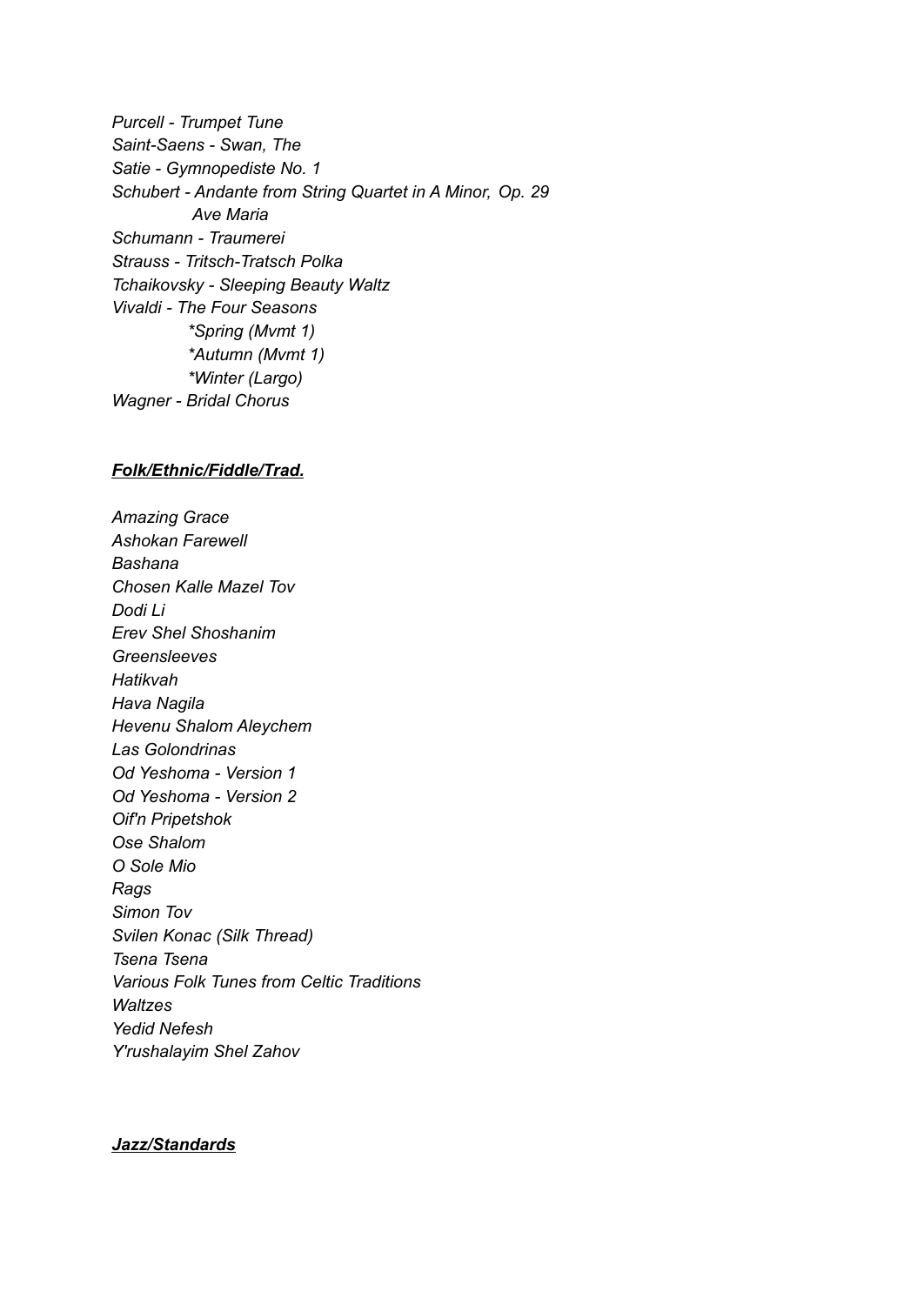*Anything Goes As Time Goes By Blue Moon Breakfast At Tiffany's Charade Days of Wine and Roses, The Embraceable You Fly Me To the Moon Girl from Ipanema, The He Loves and She Loves I Got Rhythm I'm Old Fashioned I Remember You It Had To Be You I've Got You Under My Skin Just One of Those Things La Vie en Rose Love and Marriage Moon River My Favorite Things Night and Day Our Love Is Here To Stay Someone To Watch Over Me Somewhere Over the Rainbow Strike Up the Band Summertime 'S Wonderful They Can't Take That Away from Me Way You Look Tonight, The What A Wonderful World You Make Me Feel So Young*

#### *Pop/Contemporary*

*Adele - Rolling In The Deep Someone Like You Andrea Bocelli - Time To Say Goodbye (Con te Partiro) Andrew Lloyd Webber - All I Ask of You Think of Me Annie Lennox - Walking On Broken Glass Beach Boys - God Only Knows Beatles - All You Need Is Love Blackbird Can't Buy Me Love Golden Slumbers*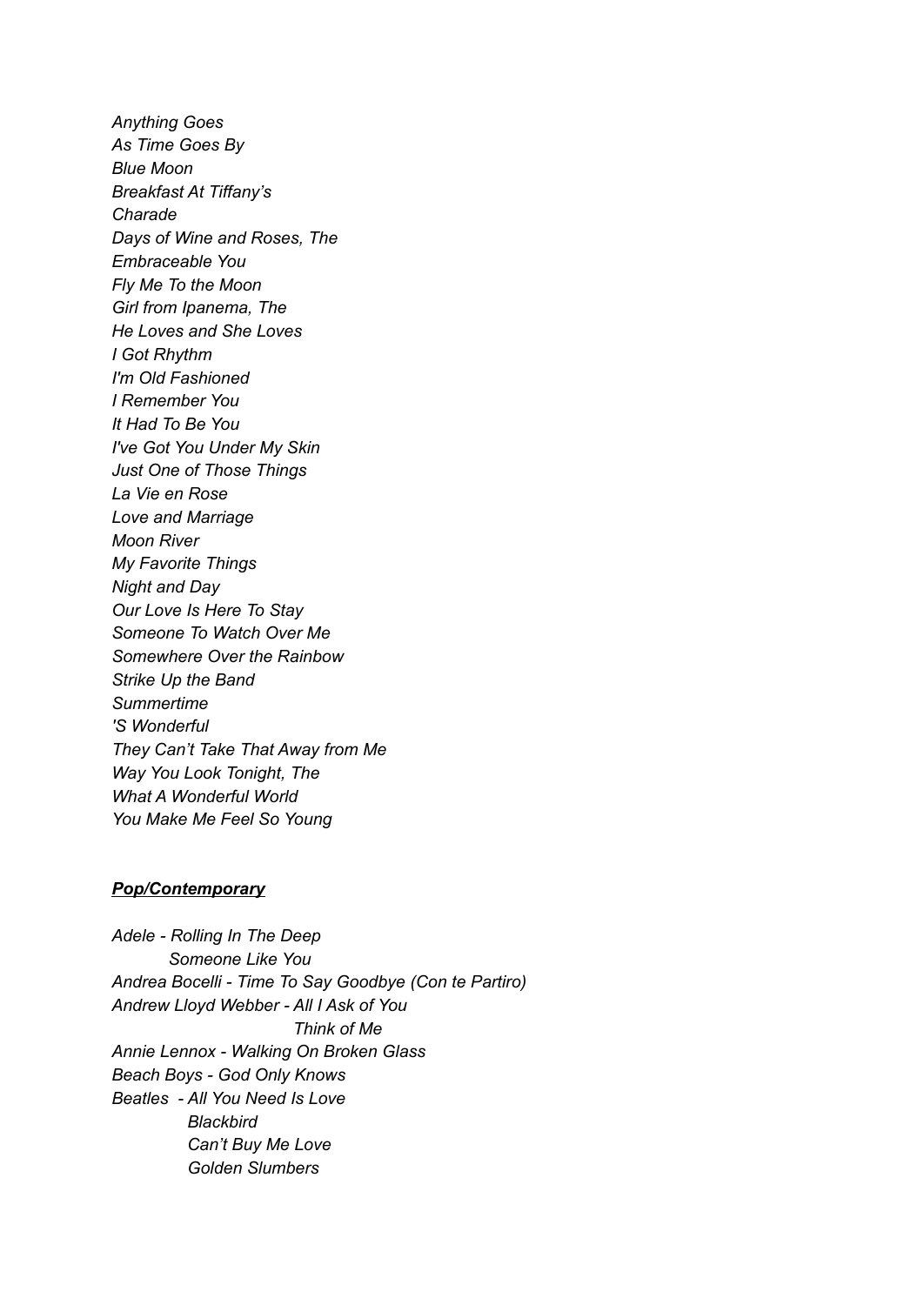*Here Comes the Sun Here There and Everywhere Honey Pie Imagine In My Life I Want To Hold Your Hand Let It Be Norwegian Wood Penny Lane Something Yesterday Bee Gees, The - How Deep Is Your Love Ben E. King - Stand By Me Bette Midler - Rose, The Beyonce - Halo Billy Idol - White Wedding Billy Joel - And So It Goes Bob Carlisle - Butterfly Kisses Bon Iver - Skinny Love Bon Jovi - Livin' On A Prayer Boston - More Than A Feeling Bright Eyes - First Day of My Life Bruce Springsteen - Dancing In the Dark Secret Garden Bruno Mars - I Think I Wanna Marry You Just the Way You Are Burt Bacharach - I Say A Little Prayer Calvin Harris - We Found Love (ft. Rihanna) Carly Rae Jepsen - Call Me Maybe Carpenters, The - We've Only Just Begun Celine Dion - Prayer, The Christina Perri - Thousand Years, A Colbie Caillat - Bubbly Coldplay - Clocks Kingdom Come Magic Paradise Scientist, The Viva la Vida Yellow Cure, The - Just Like Heaven David Bowie - The Man Who Sold the World David Guetta - Titanium (ft. Sia) Without You (ft. Usher) Drake - Hold On, We're Going Home Ed Sheeran - Perfect*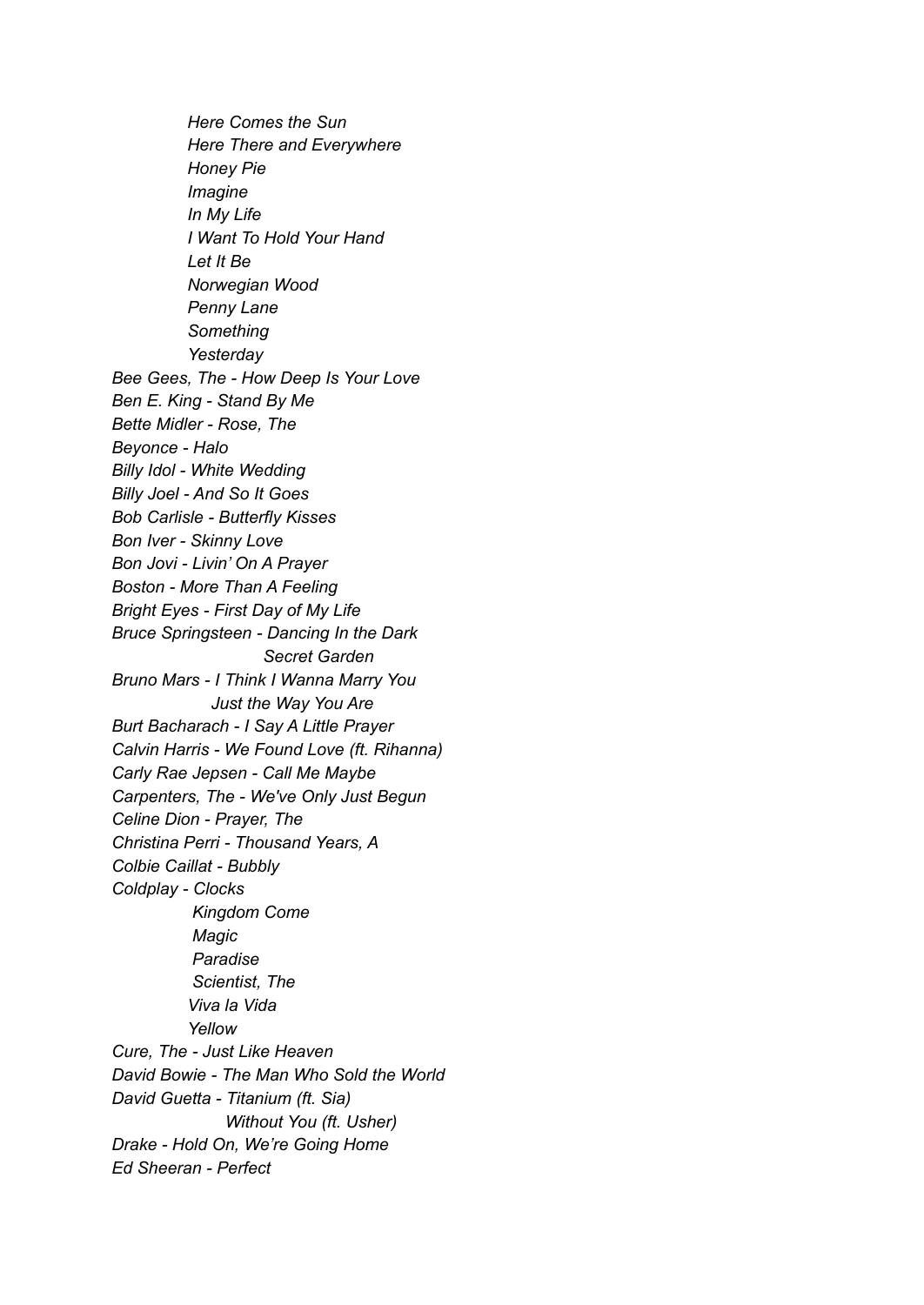*Thinking Out Loud Ellie Goulding - Love Me Like You Do Elliott Smith - Say Yes Elvis - Can't Help Falling In Love Eric Clapton - Wonderful Tonight Etta James - At Last Father John Misty - Chateau Lobby #4 Feist - 1234 La Meme Histoire Fleetwood Mac - Gypsy Guns N' Roses - Sweet Child O' Mine Hall & Oates - You Make My Dreams Come True Hillsong United - Oceans (Where Feet May Fail) Hunter Hayes - Wanted Israel "IZ" Kamakawiwo'ole - Somewhere Over the Rainbow Jackson 5 - I'll Be There Jason Mraz - I'm Yours John Legend - All of Me Josh Groban - You Raise Me Up Journey - Don't Stop Believin' Open Arms Killers, The - When You Were Young Labrinth - Beneath Your Beautiful (ft. Emeli Sande) Lady Gaga - Bad Romance Poker Face Lana Del Rey - Video Games Young & Beautiful Led Zeppelin - Stairway To Heaven Leonard Cohen - Hallelujah Marshmello - Happier (ft. Bastille) MC Hammer - U Can't Touch This Meghan Trainor - All About That Bass Michael Buble - Everything Michael Jackson - Billie Jean Miley Cyrus - Wrecking Ball Modern English - I Melt With You Muse - Starlight Of Monsters and Men - Little Talks OK Go - Here It Goes Again OneRepublic - Good Life Peter Gabriel - Solsbury Hill Pixies, The - Where Is My Mind Prince - I Wanna Be Your Lover Rascal Flatts - Bless the Broken Road Ray LaMontagne - You Are the Best Thing Righteous Brothers - Unchained Melody*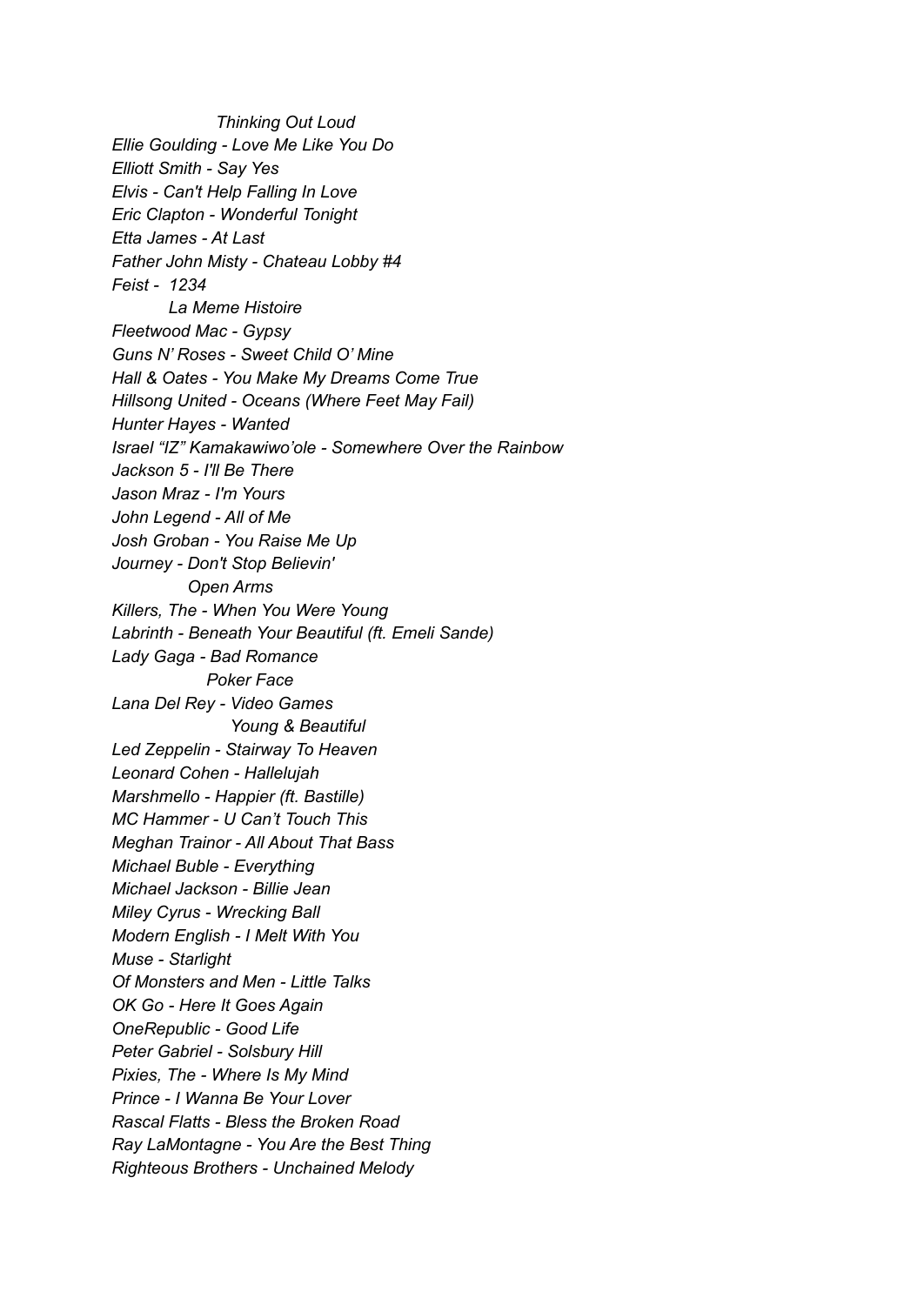*Rihanna - Stay Sean Rowe - Surprise Shins, The - New Slang Sigur Ros - Hoppipolla Smashing Pumpkins - Today Snow Patrol - Chasing Cars Swell Season - Falling Slowly Taylor Swift - Love Story Temper Trap - Sweet Disposition Temptations - My Girl Tom Petty - Free Fallin' Tracy Chapman - Promise, The Train - Hey, Soul Sister Marry Me Tupac - California Love U2 - All I Want Is You Beautiful Day With or Without You Van Morrison - Brown Eyed Girl Crazy Love Moondance Tupelo Honey Verve, The - Bittersweet Symphony Wakey!Wakey! - Dance So Good Whitney Houston - I Wanna Dance With Somebody Yael Naim - New Soul*

## *Soundtrack*

*Can You Feel the Love Tonight (Lion King) Concerning Hobbits (Lord of the Rings) Corn Exchange (Far From the Madding Crowd) Gabriel's Oboe (The Mission) Gonna Fly Now (Theme from Rocky) Indiana Jones Theme La la la (Smurf's) Ludlows, The (Legends of the Fall) Marion's Theme (Indiana Jones) Someday My Prince Will Come (Snow White) Sunrise, Sunset (Fiddler On the Roof) Tale As Old As Time (Beauty and the Beast) When You Wish Upon A Star (Pinocchio) Whole New World, A (Aladdin) You're So Cool (True Romance) You've Got A Friend In Me (Toy Story)*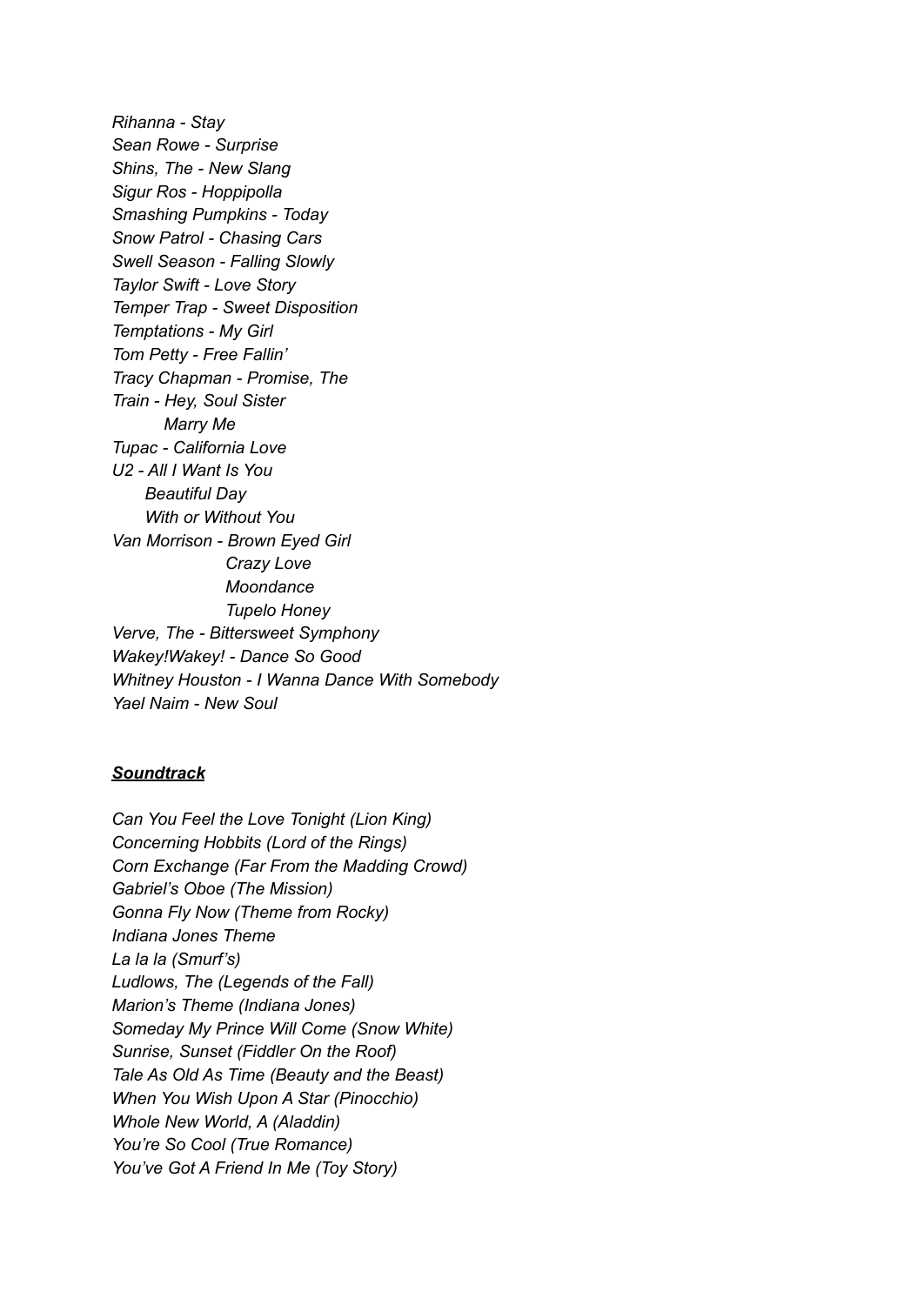#### *Hymns/Songs of Praise/Spirituals*

*Be Thou My Vision Celtic Alleluia Come My Way, My Truth, My Life Come Thou Fount of Every Blessing Cual Pendon Hermoso Cuan Glorioso es el Cambio En Presencia Estar de Cristo For the Beauty of the Earth God's Gift of Holy Spirit Great Is Thy Faithfulness His Eye Is On the Sparrow Holy, Holy, Holy (Nicaea) How Great Thou Art Lord Bless You and Keep You, The Lord Is Kind and Merciful, The (Jeanne Cotter) Lord Is Kind and Merciful, The (Marty Haugen) Master, the Tempest Is Raging Nearer, My God, To Thee Oceans (Where Feet May Fail) O Lord Most Holy (Panis Angelicus) Our Reasons For Joy Para Andar Con Jesus Prayer of God's Servant, The Solo a Ti, Dios y Senor Te Loamos, Oh Dios This Is the Day We Proclaim Your Death When We Eat This Bread You're Beautiful (Phil Wickham)*

#### *Christmas Music*

*Angels We Have Heard On High Away In A Manger Bring A Torch, Jeannette, Isabella Christmas Song, The (Chestnuts Roasting) Deck the Halls First Noel, The Frosty the Snowman God Rest Ye Merry Gentlemen Good King Wenceslas*